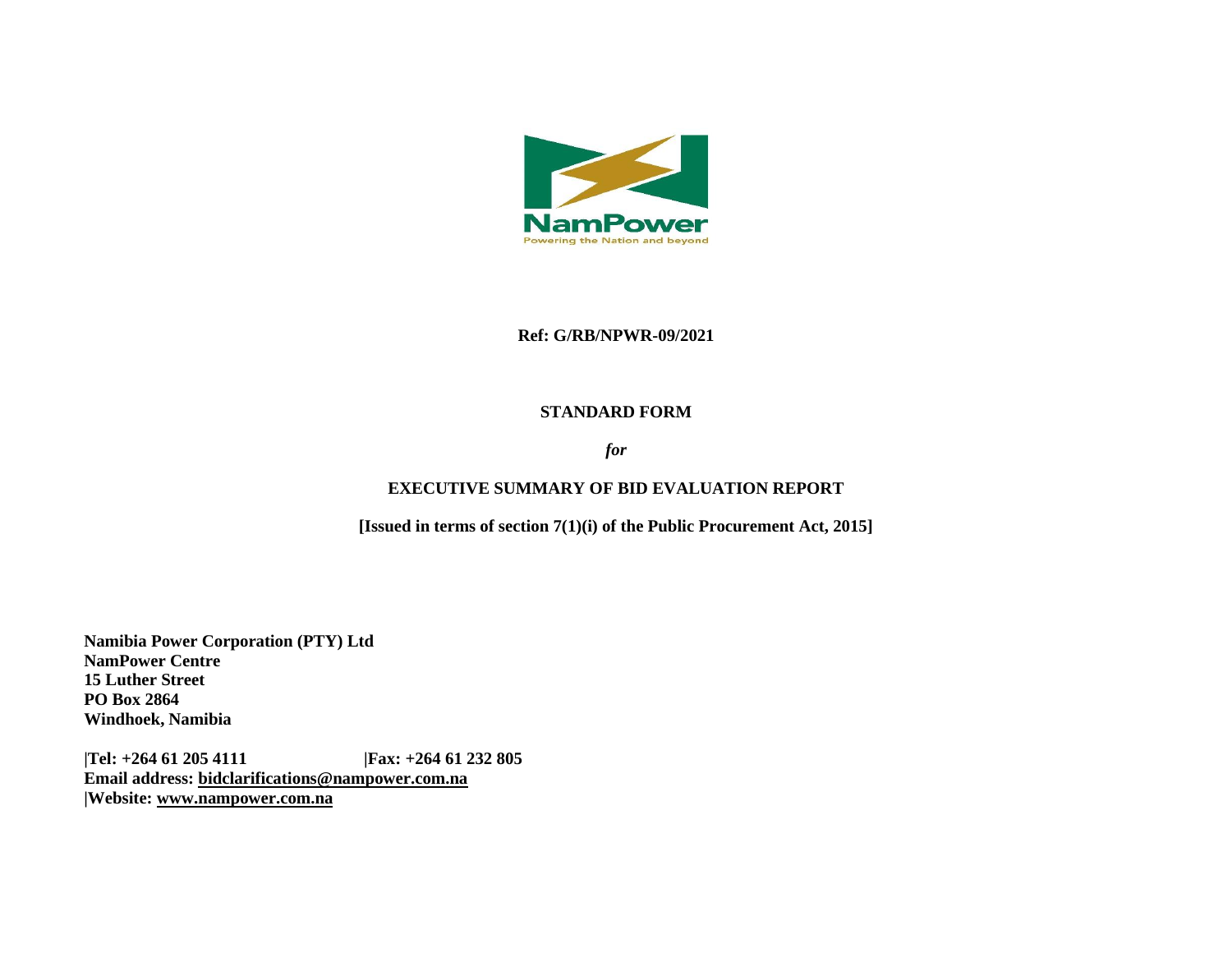# **Executive Summary of Bid Evaluation Report**

# **Project Title**

# **Reference number of procurement: G/RB/NPWR-09/2021**

1. **Scope of Contract:** Designing, Manufacturing, Testing, Delivering, Installing and Commissioning of Withdrawable AC Metal-Clad Switchgear

- 2. **Procurement method used:** Restricted Bidding.
- 3. **Date of Invitation of Bids**: 15 April 2021
- 4. **Closing date for submission of bids:** 21 May 2021
- 5. **Date and place of opening of bids:** 21 May 2021, NamPower Centre, Erongo Boardroom
- 6. **Number of bids received by closing date:** 5
- **7. Responsiveness of bids:**

| <b>Bidder's Name</b> | <b>Pricing at Bid Opening N\$</b>              |                | <b>Responsive</b> | Reasons why bid is not responsive                        |  |
|----------------------|------------------------------------------------|----------------|-------------------|----------------------------------------------------------|--|
|                      |                                                |                | or not            |                                                          |  |
|                      |                                                |                | responsive        |                                                          |  |
|                      |                                                |                | (Yes/No)          |                                                          |  |
| <b>Actom Energy</b>  | Switchgear:                                    | 939 253.00     | Yes               |                                                          |  |
| Namibia (PTY) Ltd    | Item $1$ – Installation:                       | 274 176.00     |                   |                                                          |  |
|                      | Item $2$ – Drawing Review:                     | 12 000.00      |                   |                                                          |  |
|                      | Item $3$ – Cable Termination:                  | 39 326.00      |                   |                                                          |  |
|                      | DDP - Goods to be supplied by international or |                |                   |                                                          |  |
|                      | local agents delivered at port of entry:       |                |                   |                                                          |  |
|                      |                                                | Not applicable |                   |                                                          |  |
|                      | <b>Total</b>                                   | 2 264 755.00   |                   |                                                          |  |
| Schneider Electric   | Switchgear:                                    | 859 230.46     | No                | - Extensive and major deviations on legal and commercial |  |
| South Africa (PTY)   | Item $1$ – Installation:                       | 141 138.41     |                   | terms and not acceptable to NamPower                     |  |
| Ltd                  | Item $2$ – Drawing Review:                     | 11 360.00      |                   | Terms and conditions on the offer with regards to COVID- |  |
|                      | Item $3$ – Cable Termination:                  | 11 546.18      |                   | 19 pandemic                                              |  |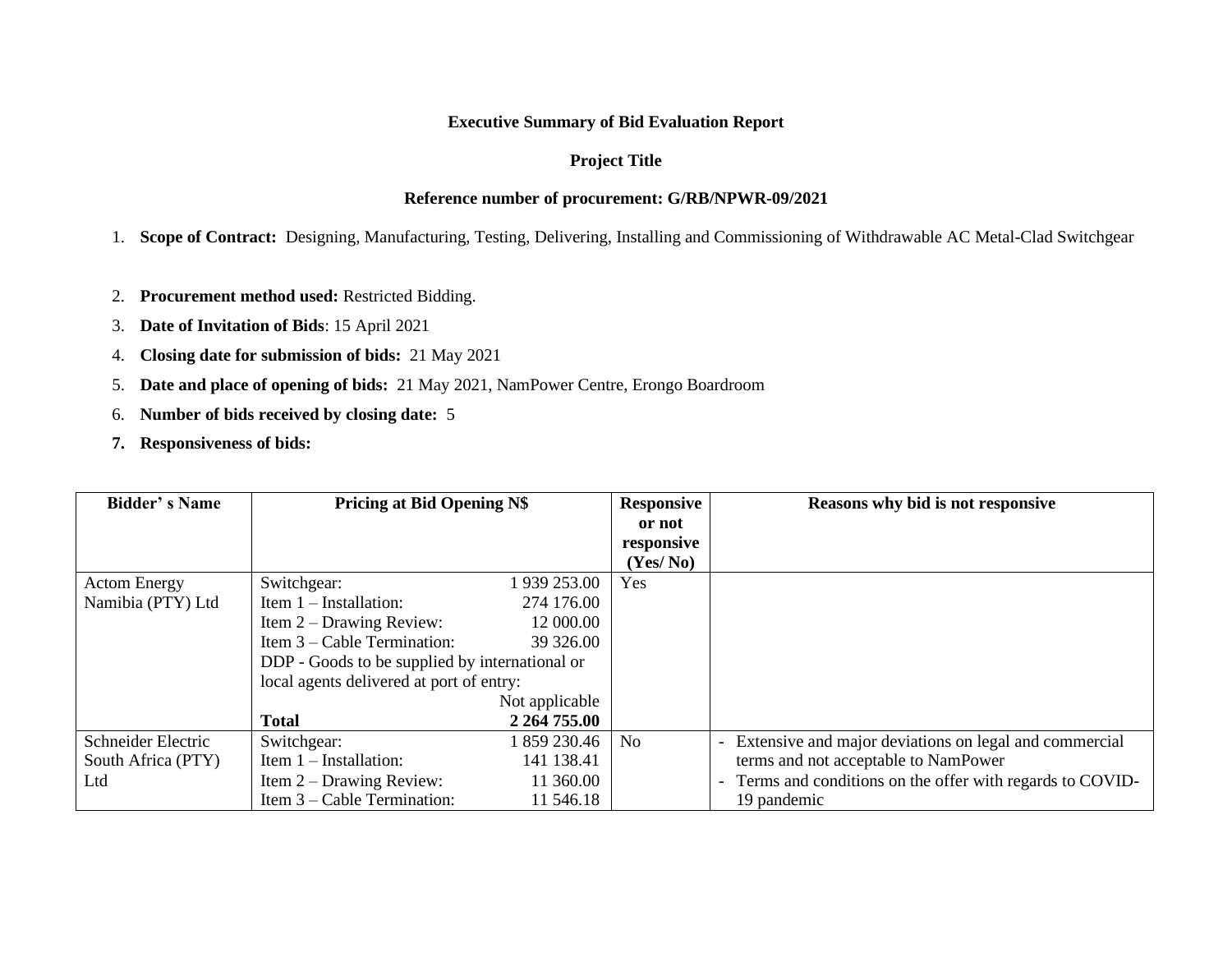|                         | DDP - Goods to be supplied by international or<br>local agents delivered at port of entry:                   |                    |                | - Offered C1 for the capacitors, as opposed to C2 and E1 for<br>the earthing as opposed to E2. This is not in accordance |  |  |
|-------------------------|--------------------------------------------------------------------------------------------------------------|--------------------|----------------|--------------------------------------------------------------------------------------------------------------------------|--|--|
|                         |                                                                                                              | Not applicable     |                | with NamPower technical requirements.                                                                                    |  |  |
|                         | <b>Total</b>                                                                                                 | 2 023 275.05       |                |                                                                                                                          |  |  |
| Ceracure Engineering    | Switchgear:                                                                                                  | 1 334 587.50       | N <sub>o</sub> | Bidder only submitted the manufacturer and the                                                                           |  |  |
| Technologies (PTY)      | Item $1$ – Installation:                                                                                     | 135 000.00         |                | subcontractors project reference list. The requirement was                                                               |  |  |
| Ltd                     | Item $2$ – Drawing Review:                                                                                   | 37 500.00          |                | that there should be a minimum of at least 3 reference                                                                   |  |  |
|                         | Item $3$ – Cable Termination:                                                                                | 126 000.00         |                | projects in the supply of similar equipment.                                                                             |  |  |
|                         | DDP - Goods to be supplied by international or                                                               |                    |                |                                                                                                                          |  |  |
|                         | local agents delivered at port of entry:                                                                     |                    |                |                                                                                                                          |  |  |
|                         |                                                                                                              | Not applicable     |                |                                                                                                                          |  |  |
|                         | <b>Total</b>                                                                                                 | 1 633 978.50       |                |                                                                                                                          |  |  |
| <b>ABB</b> South Africa | Switchgear:                                                                                                  | 2 062 146.65       | N <sub>o</sub> | Price not fixed and firm, but subject to exchange rate                                                                   |  |  |
| (PTY) Ltd               | Item $1$ – Installation:                                                                                     | 402 022.00         |                | Validity period indicated 90 days, instead of 180 days                                                                   |  |  |
|                         | Item $2$ – Drawing Review:                                                                                   | Included in item 1 |                | Deviated from NamPower payment terms                                                                                     |  |  |
|                         | Item $3$ – Cable Termination:                                                                                | 188 311.00         |                | Incoterms offered is CPT, as opposed to DDP                                                                              |  |  |
|                         | DDP - Goods to be supplied by international or<br>local agents delivered at port of entry:<br>Not applicable |                    |                | Labour form, signed by sub-contractor (Megatron) instead                                                                 |  |  |
|                         |                                                                                                              |                    |                | of the Bidder (ABB)                                                                                                      |  |  |
|                         |                                                                                                              |                    |                |                                                                                                                          |  |  |
|                         | <b>Total</b>                                                                                                 | 2 657 479.65       |                |                                                                                                                          |  |  |
| Siemens (PTY) Ltd       | Switchgear:                                                                                                  | 1,742 825.58       | N <sub>o</sub> | The CT information (burden, resistance, knee point                                                                       |  |  |
|                         | Item $1$ – Installation:                                                                                     | 239 260.75         |                | voltage) for metering class does not meet NamPower's                                                                     |  |  |
|                         | Item $2$ – Drawing Review:                                                                                   | 6 680.10           |                | technical requirements.                                                                                                  |  |  |
|                         | Item $3$ – Cable Termination:                                                                                | 84 193.11          |                | Extensive and major deviations on legal and commercial                                                                   |  |  |
|                         | DDP - Goods to be supplied by international or<br>local agents delivered at port of entry:                   |                    |                | terms and not acceptable to NamPower                                                                                     |  |  |
|                         |                                                                                                              |                    |                | Ducts not quoted for in the offer, while it was a                                                                        |  |  |
|                         |                                                                                                              | Not applicable     |                | requirement that the bidder should provide a quotation for                                                               |  |  |
|                         | <b>Total</b>                                                                                                 | 2072959.54         |                | the supply and installation of the equipment including all                                                               |  |  |
|                         |                                                                                                              |                    |                | other accessories.                                                                                                       |  |  |
|                         |                                                                                                              |                    |                | - Levelling of the equipment not quoted for in the offer.                                                                |  |  |